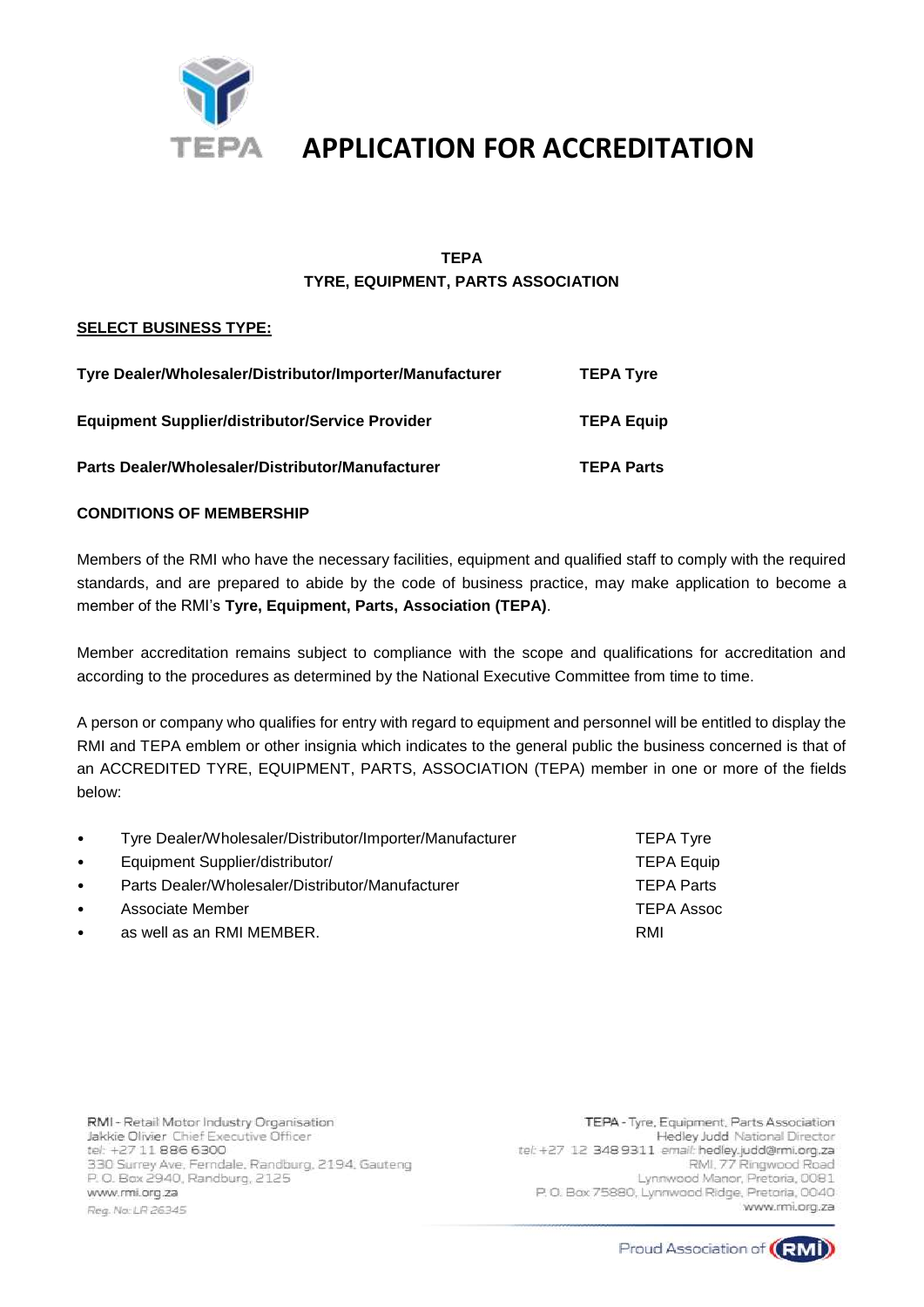

The requirements will prescribe conditions for membership, once the applicant has obtained membership, these conditions shall apply as continuing conditions of membership.

Kindly complete the attached documents and return to the relevant address as reflected on the back page, or simply hand back to the RMI/TEPA representative.

### **PLEASE NOTE**

The TEPA National Executive Committee reserves the right to interview any applicant to the association.

I/We wish to become a member of the **Tyre, Equipment, Parts Association (TEPA)** and agree to be bound at all times by the required standard, rules and by-laws of the TEPA and the RMI.

### **ACCREDITATION REQUIREMENTS**

- Applicant must conform to the minimum standards as laid out by the TEPA.
- Applicant must make use of suitable business premises.
- Before accreditation, an RMI staff member will visit & inspect the premises and equipment.
- The applicant must employ suitable qualified staff.
- Suitable driveway facilities have to be available to customers.
- Suitable tyre fitting, wheel balancing and wheel alignment equipment.
- Suitable storage facilities must be available.
- Applicant must comply with the Occupational Health & Safety Act. (O.H.S.)
- Applicant must comply where necessary with existing rules & regulations for scrap tyre disposal.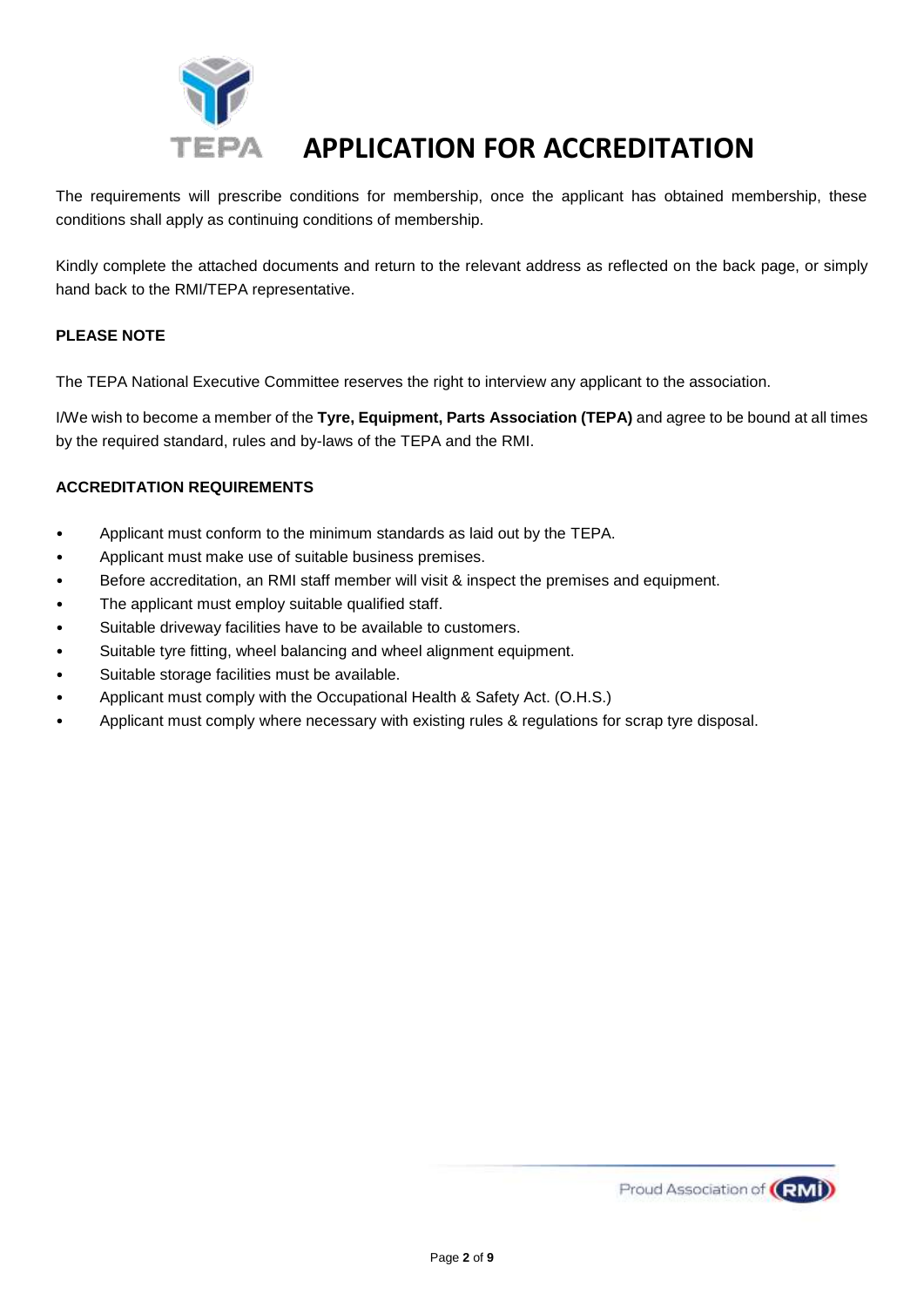

**Kindly indicate which type of membership and category you wish to apply for:** 

| <b>Accredited Membership:</b>                      | Code:           |  |
|----------------------------------------------------|-----------------|--|
| <b>TEPA TYRES</b>                                  |                 |  |
| <b>Fitment Centre: Tyres</b>                       | R <sub>3</sub>  |  |
| <b>Fitment Centre: Exhaust</b>                     | R <sub>4</sub>  |  |
| <b>Fitment Centre: Batteries</b>                   | R <sub>5</sub>  |  |
| <b>Fitment Centre: Shock Absorbers</b>             | R <sub>6</sub>  |  |
| <b>Fitment Centre: Tow Bars</b>                    | R7              |  |
| Fitment Centre: Wheel Alignment                    | R <sub>8</sub>  |  |
| <b>Fitment Centre: Glass</b>                       | R <sub>9</sub>  |  |
| New Tyre Dealer                                    | R <sub>10</sub> |  |
| Retreader                                          | R <sub>11</sub> |  |
| <b>TEPA EQUIPMENT</b>                              |                 |  |
| Equipment wholesaler/distributor/retailer (brands) | EQ1             |  |
| Equipment service provider (utilities)             | EQ <sub>3</sub> |  |
| <b>TEPA PARTS</b>                                  |                 |  |
| Import Agent                                       | W <sub>4</sub>  |  |
| Manufacturer                                       | W <sub>5</sub>  |  |
| <b>Used Parts</b>                                  | W <sub>9</sub>  |  |
| <b>Crash Parts</b>                                 | W <sub>10</sub> |  |
| <b>Engine Parts</b>                                | W11             |  |
| Parts & Accessories                                | W12             |  |
| <b>TEPA ASSOCIATE (Non-conflict supply)</b>        |                 |  |
| <b>OHS</b>                                         | AS <sub>1</sub> |  |
| AS <sub>2</sub><br>Insurance                       |                 |  |
| Consumables supplier                               | AS3             |  |

| Business Franchise (if any)  |  |
|------------------------------|--|
| Product Franchise/s (if any) |  |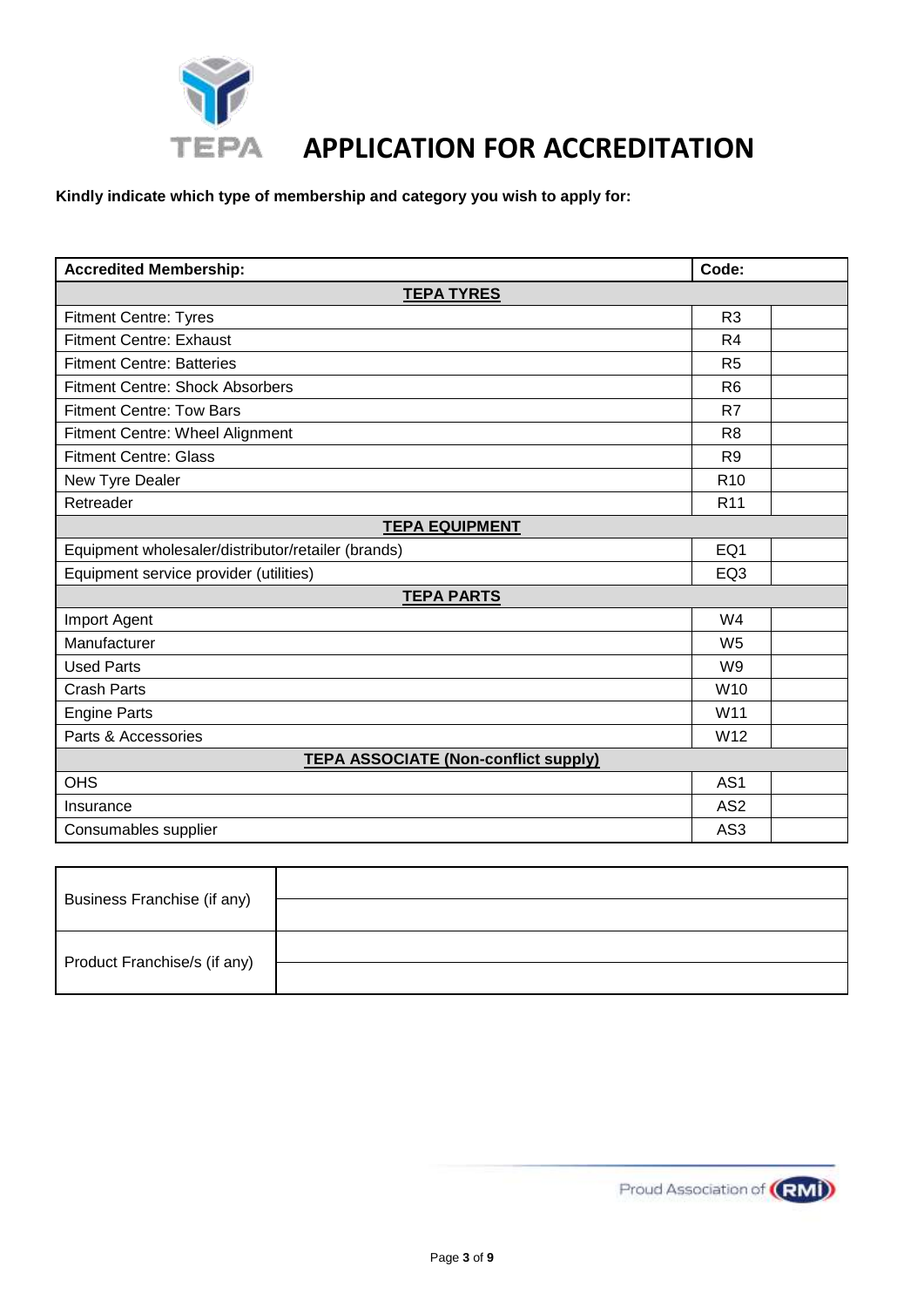

### **MEMBER AGREEMENT**

- I/We, the undersigned have noted all the Rules and By-Laws incorporating the Code of Practice of the Retail Motor Industry Organisation and agree to abide by these Rules and By-Laws and Code of Practice and will endeavour to display the RMI Logo in / on my / our premises, vehicles, stationery and advertising material.
- I/We agree to abide by any ruling or decision of the RMI National Committee and solemnly declare that my / our business complies with the requirements of membership of the RMI
- I/We readily agree to an inspection of our premises, equipment, etc. by duly authorised member of the RMI staff or representative at any time during normal working hours.
- I/We also agree that in the event of my / our ceasing to qualify for membership, I/We will immediately notify the RMI in writing of this fact and remove from display and advertising, the Organisational and Associational emblem. I/We further undertake to abide by the aforementioned in the event of my/our membership subscription stop-order payments not being honoured timeously.
- The Applicant agrees to be held accountable to the Constitution of the RMI, to uphold the RMI Code of Conduct, and to abide by the Associational Values at all times.
- The Applicant recognises that the RMI is the consumer brand and the Association is the Business to Business brand.
- The applicant agrees to wherever possible, support in any way other RMI member businesses as far as possible, through purchases, sales, service and support functions at all times
- The Applicant agrees that annual membership renewal will be reviewed subject to the compulsory attendance of at least two of the four Associational Regional meetings each year.
- The Applicant agrees to pay the Subscription in full no later than 30 days from 1 July annually, or to enter into a Debit Order agreement for the period, prior to 30 June annually.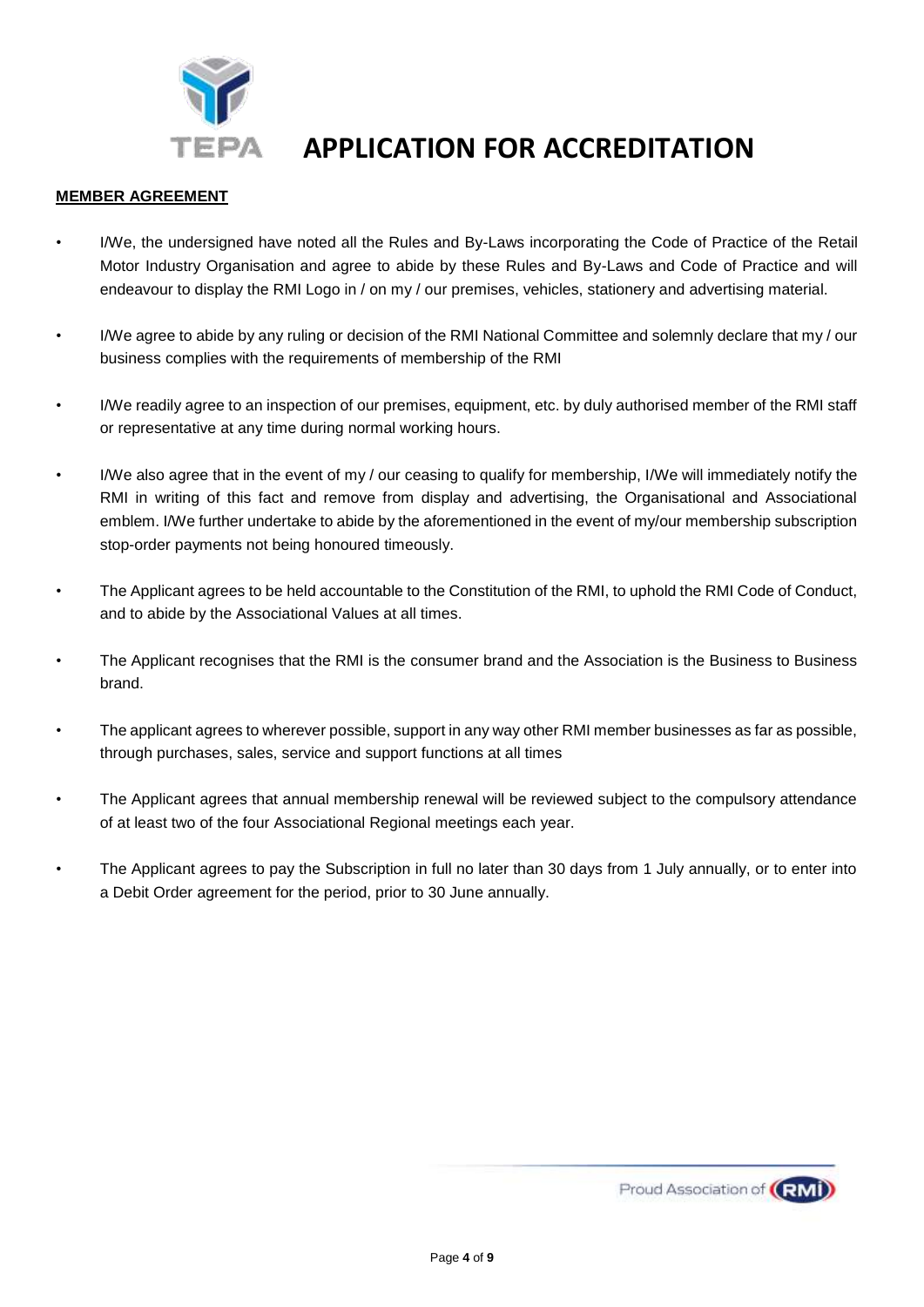

### **APPLICATION FOR MEMBER ACREDITATION**

| <b>Date of Application:</b>      |  |
|----------------------------------|--|
| <b>RMI Membership No:</b>        |  |
| <b>Nominated Representative:</b> |  |
| <b>Company Name:</b>             |  |
|                                  |  |
| <b>Proprietor: Trading Name:</b> |  |
|                                  |  |
|                                  |  |
| <b>Address:</b>                  |  |
|                                  |  |
|                                  |  |
| Code:                            |  |
| Tel:                             |  |
| Fax:                             |  |
| Cell:                            |  |
| E-Mail:                          |  |
| Signature:                       |  |

|                                   | Signature: |
|-----------------------------------|------------|
| <b>Approved by TEPA Director:</b> |            |
|                                   |            |
|                                   | Date:      |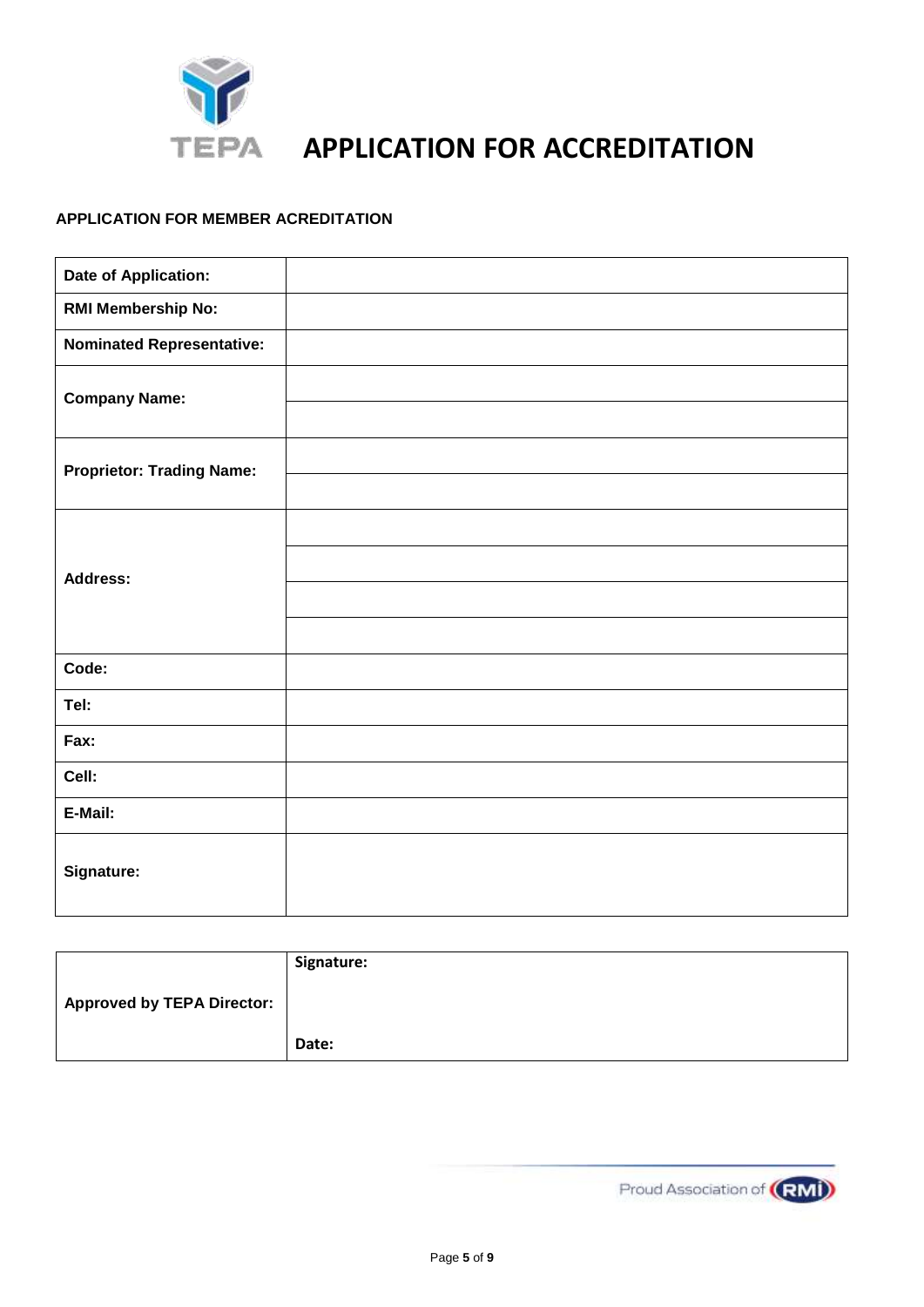

## **REFERENCES**

**Please nominate 3 trade references, listing the business name, address, and contact person and contact details: 1. 2. 3.**

| I (nominated representative) _________                         |  |  |
|----------------------------------------------------------------|--|--|
| hereby certify that the above information is true and correct. |  |  |
| Signature:                                                     |  |  |
| Designation:                                                   |  |  |
| Date:                                                          |  |  |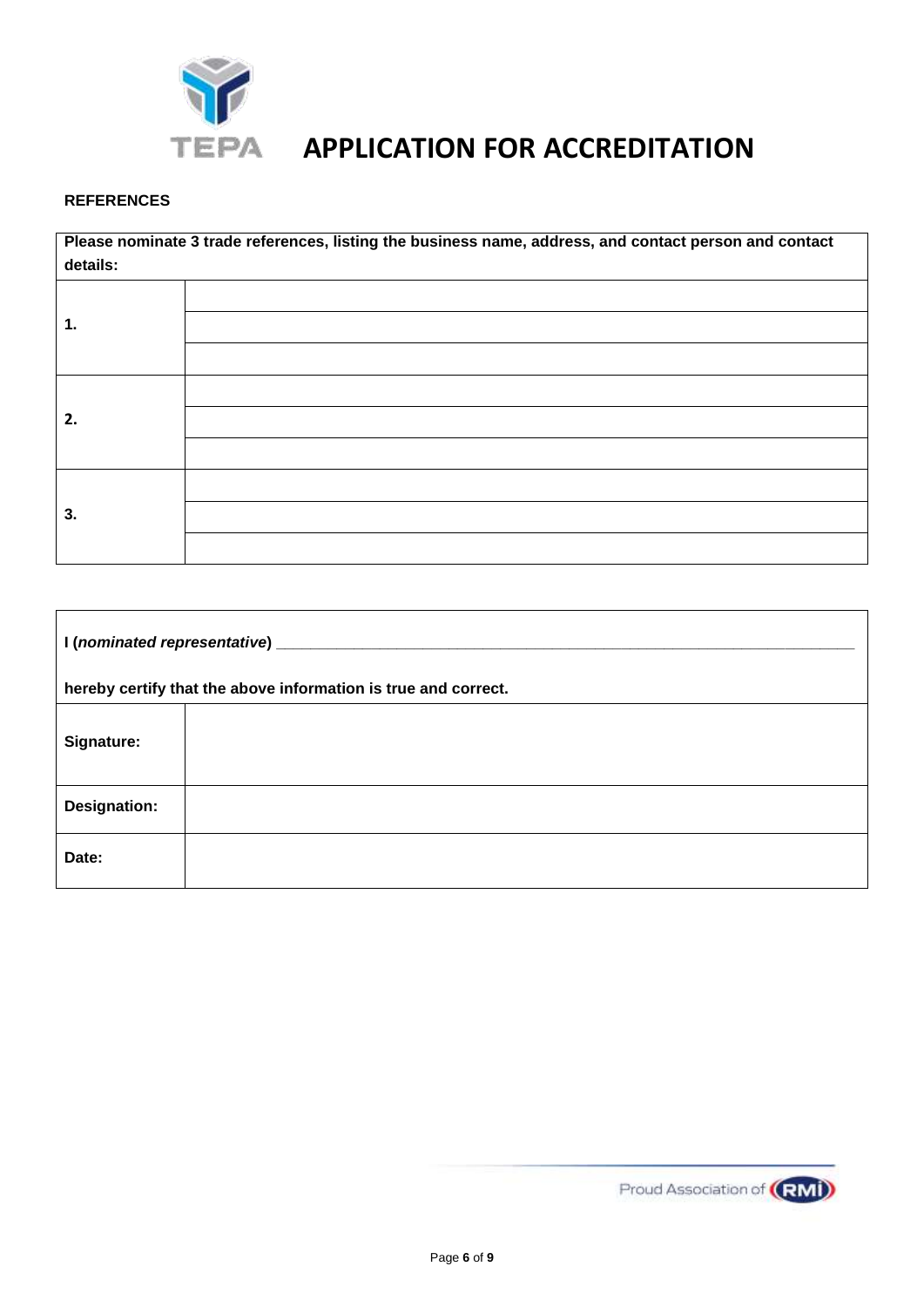

## **Accreditation verification (not grading):**

|                 | Bonafide trading address Business Premises                         |  |
|-----------------|--------------------------------------------------------------------|--|
|                 | <b>MIBCO Registered Number</b>                                     |  |
|                 | <b>Business Registration Number</b>                                |  |
|                 | Tax registered and clearance certificate                           |  |
|                 | Vat Registered (Vat Number)                                        |  |
| <b>Admin</b>    | OHS compliant and current (with Proof, file)                       |  |
|                 | Insurance Short term 26 points covered (insurer, policy number)    |  |
|                 | SDF registered (SDL number)                                        |  |
|                 | RMA registered (RMA Number)                                        |  |
|                 | RMI Subs paid-up                                                   |  |
|                 | <b>BBBEE LEVEL</b>                                                 |  |
|                 | All Required statutory legislation on hand or on display (posters) |  |
|                 | Letters of Appointment                                             |  |
|                 | Disciplinary code on display and on file                           |  |
|                 | Grading system correctly applied for job functions                 |  |
|                 | Minimum wages paid as per MIBCO Main Agreement                     |  |
|                 | Leave records kept and up to date                                  |  |
| <b>Staff</b>    | Training registers up to date                                      |  |
|                 | MIBCO returns up to date and correct                               |  |
|                 | PPE issue records up to date                                       |  |
|                 | Overalls and uniforms clean and presentable                        |  |
|                 | Front of house staff suitably trained for customer interaction     |  |
|                 | Stock room staff adequately trained for job function               |  |
|                 | Registration with all and any required waste management plans      |  |
| Waste           | Demonstrated adherence to all waste regulations                    |  |
|                 | Disposal of chemicals and oils in line with regulations            |  |
|                 | Customer area clean and neat                                       |  |
| <b>Customer</b> | RMI Code displayed                                                 |  |
|                 | Sufficient suitable parking available                              |  |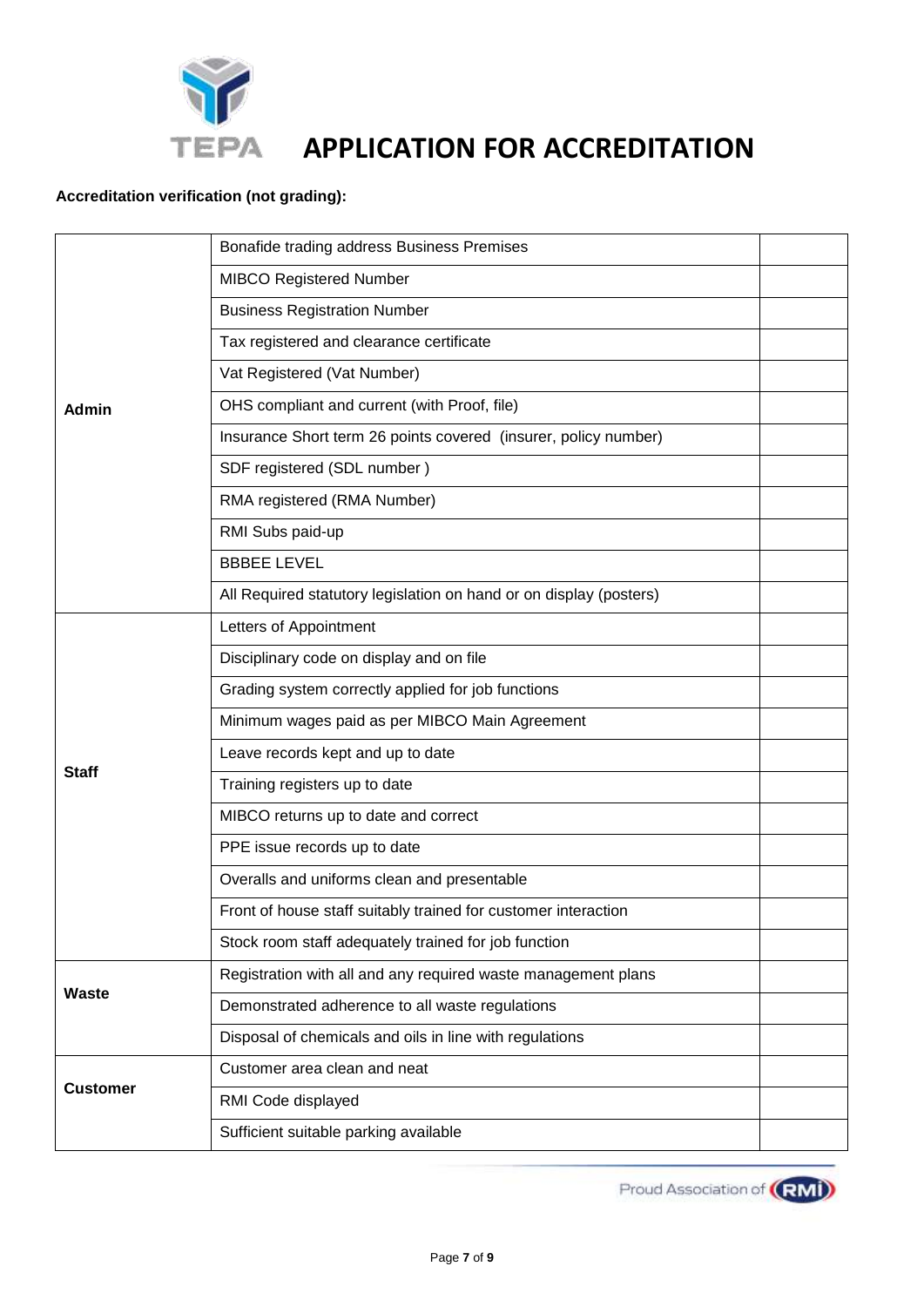

|                             | Customer facilities clean and presentable                                                                 |  |
|-----------------------------|-----------------------------------------------------------------------------------------------------------|--|
|                             | Proper quotation system                                                                                   |  |
|                             | Comprehensive Job Card system, signed by customer in line                                                 |  |
|                             | Detailed invoicing System in line with the requirements of the                                            |  |
|                             | Clear and detailed display of services offered                                                            |  |
|                             | Must include the facilities for the following information:                                                |  |
|                             | Parts and labour must itemised and be separately specified and priced.                                    |  |
|                             | VAT to be reflected separately.                                                                           |  |
|                             | All terms and conditions plus disclaimer to be displayed in the proximity of<br>the customer's signature. |  |
| <b>CPA</b><br>documentation | Customer to authorise commencement of work and any special<br>conditions/limitations.                     |  |
|                             | Display warranty terms on the job cards.                                                                  |  |
|                             | Warranty on labour to be a minimum of 6 months or 10 000km's, whichever<br>occurs first.                  |  |
|                             | Warranty on new parts as per supplier.                                                                    |  |
|                             | Warranty on major repairs minimum 12 months or 20 000km or whichever                                      |  |
|                             | occurs first.                                                                                             |  |
|                             | Minimum tools as per main agreement                                                                       |  |
|                             | Clean concrete base floor with walls and roof                                                             |  |
|                             | Correct warning signage in place                                                                          |  |
|                             | Adequate suitable lighting                                                                                |  |
|                             | Well ventilated                                                                                           |  |
|                             | Catalogues available for all parts related to services offered                                            |  |
| Workshop                    | Suitable stock management system for receiving or returning parts                                         |  |
|                             | Equipment calibrated                                                                                      |  |
|                             | Hoists Annual inspection                                                                                  |  |
|                             | Hoists 6 monthly maintenance records                                                                      |  |
|                             | Jack annual inspection                                                                                    |  |
|                             | Compressor annual service and inspection                                                                  |  |
|                             | Compressor 3 Year Test certificate                                                                        |  |
|                             | Electrical COC on hand and current                                                                        |  |